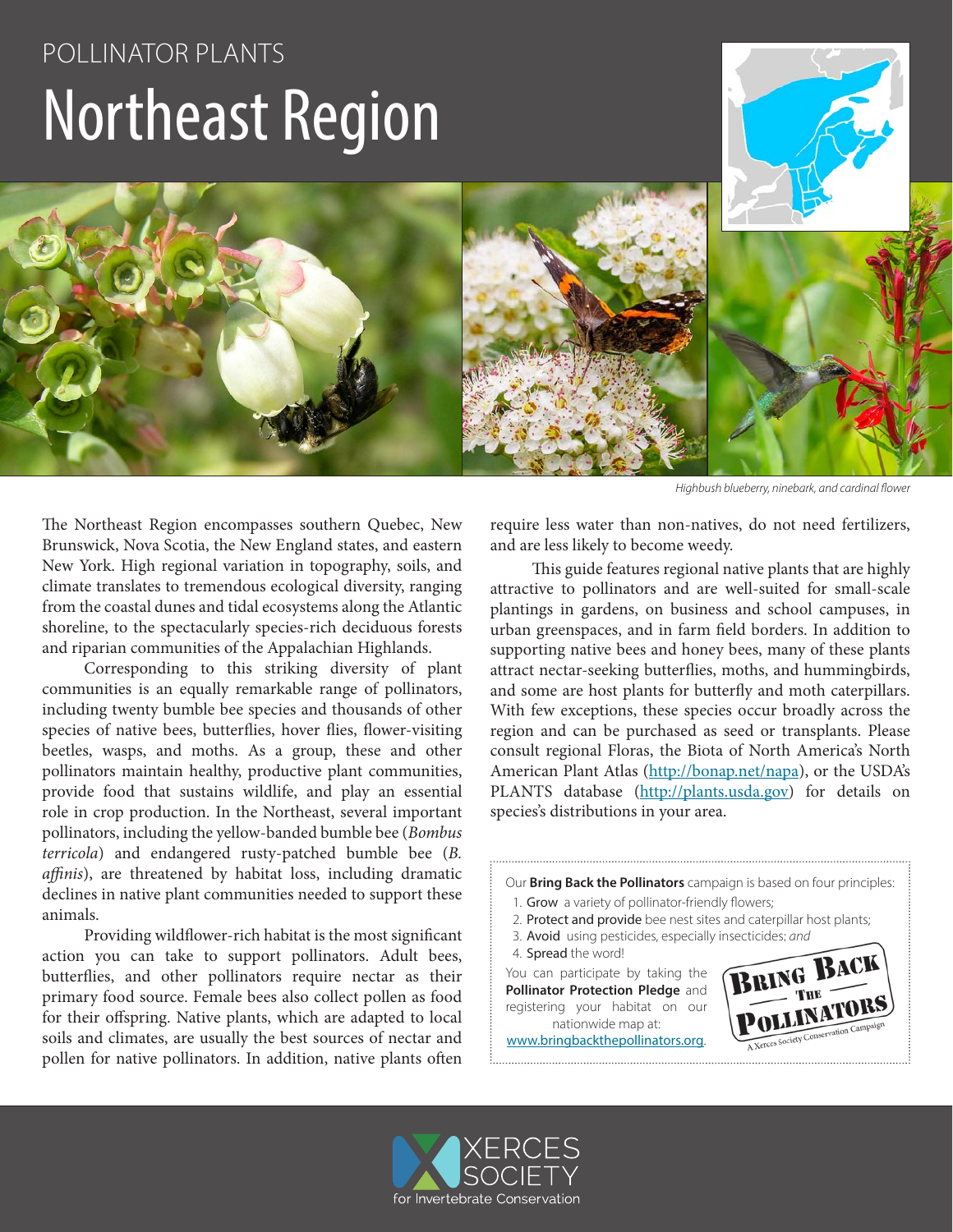

| <b>Bloom Period</b> | <b>Common Name</b>       | <b>Scientific Name</b>       | <b>Flower Color</b>          | Max.<br>Height* | <b>Water Needs</b>            |
|---------------------|--------------------------|------------------------------|------------------------------|-----------------|-------------------------------|
|                     | Forbs                    |                              |                              | (Feet)          | L: low; M:<br>medium; H: high |
| <b>Early</b>        | Golden Alexanders        | Zizia aurea                  | yellow                       | $\mathfrak{Z}$  | $\, {\rm H}$                  |
|                     | Wild geranium            | Geranium maculatum           | pink                         | $\mathbf{3}$    | $\mathbf M$                   |
| Early-Mid           | Spiderwort               | Tradescantia virginiana      | blue                         | $\mathfrak{Z}$  | $\mathbf{M}$                  |
| Mid                 | Blue vervain             | Verbena hastata              | blue                         | $5\overline{)}$ | $\, {\rm H}$                  |
|                     | Narrowleaf mountain mint | Pycnanthemum tenuifolium     | white                        | $\mathfrak{Z}$  | $L-M$                         |
|                     | Swamp milkweed           | Asclepias incarnata          | pink                         | $5\overline{)}$ | $M-H$                         |
|                     | Wild bergamot            | Monarda fistulosa            | purple                       | $\overline{4}$  | $\mathbf{M}$                  |
| Mid-Late            | <b>Boneset</b>           | Eupatorium perfoliatum       | white                        | $5\overline{)}$ | $\, {\rm H}$                  |
|                     | Cardinal flower          | Lobelia cardinalis           | red                          | $\overline{4}$  | $\, {\rm H}$                  |
|                     | Field thistle            | Cirsium discolor             | purple                       | 6               | $\mathbf M$                   |
|                     | Wild golden glow         | Rudbeckia laciniata          | yellow                       | $\overline{7}$  | $\, {\rm H}$                  |
| Late                | Bottle gentian           | Gentiana clausa              | blue                         | $\overline{2}$  | $\mathbf{M}$                  |
|                     | Calico aster             | Symphyotrichum lateriflorum  | white                        | $\mathbf{3}$    | $\mathbf{M}$                  |
|                     | Gray goldenrod           | Solidago nemoralis           | yellow                       | $\overline{2}$  | $\mathbf{L}$                  |
|                     | New England aster        | Symphyotrichum novae-angliae | purple                       | 6               | $\mathbf{M}$                  |
|                     | Wrinkleleaf goldenrod    | Solidago rugosa              | yellow                       | $\mathbf{3}$    | $M-H$                         |
|                     | <b>Shrubs and Trees</b>  |                              |                              |                 |                               |
| <b>Early</b>        | Highbush blueberry       | Vaccinium corymbosum         | white/ $\operatorname{pink}$ | 12              | $M-H$                         |
|                     | Pussy willow             | Salix discolor               | yellow/green                 | 15              | $M-H$                         |
|                     | Raspberry, blackberry    | Rubus spp.                   | white                        | $4+$            | $\mathbf M$                   |
| Early-Mid           | American basswood        | Tilia americana              | $\,$ cream $\,$              | 60              | $\mathbf M$                   |
|                     | Ninebark                 | Physocarpus opulifolius      | white                        | $8\phantom{.}$  | $\mathbf{L}^-$                |
| Mid                 | New Jersey tea           | Ceanothus americanus         | white                        | $\overline{4}$  | $\mathbf M$                   |
|                     | Virginia rose            | Rosa virginiana              | pink                         | 6               | $\mathbf{L}$                  |
| Late                | Buttonbush               | Cephalanthus occidentalis    | white                        | 12              | $\, {\rm H}$                  |

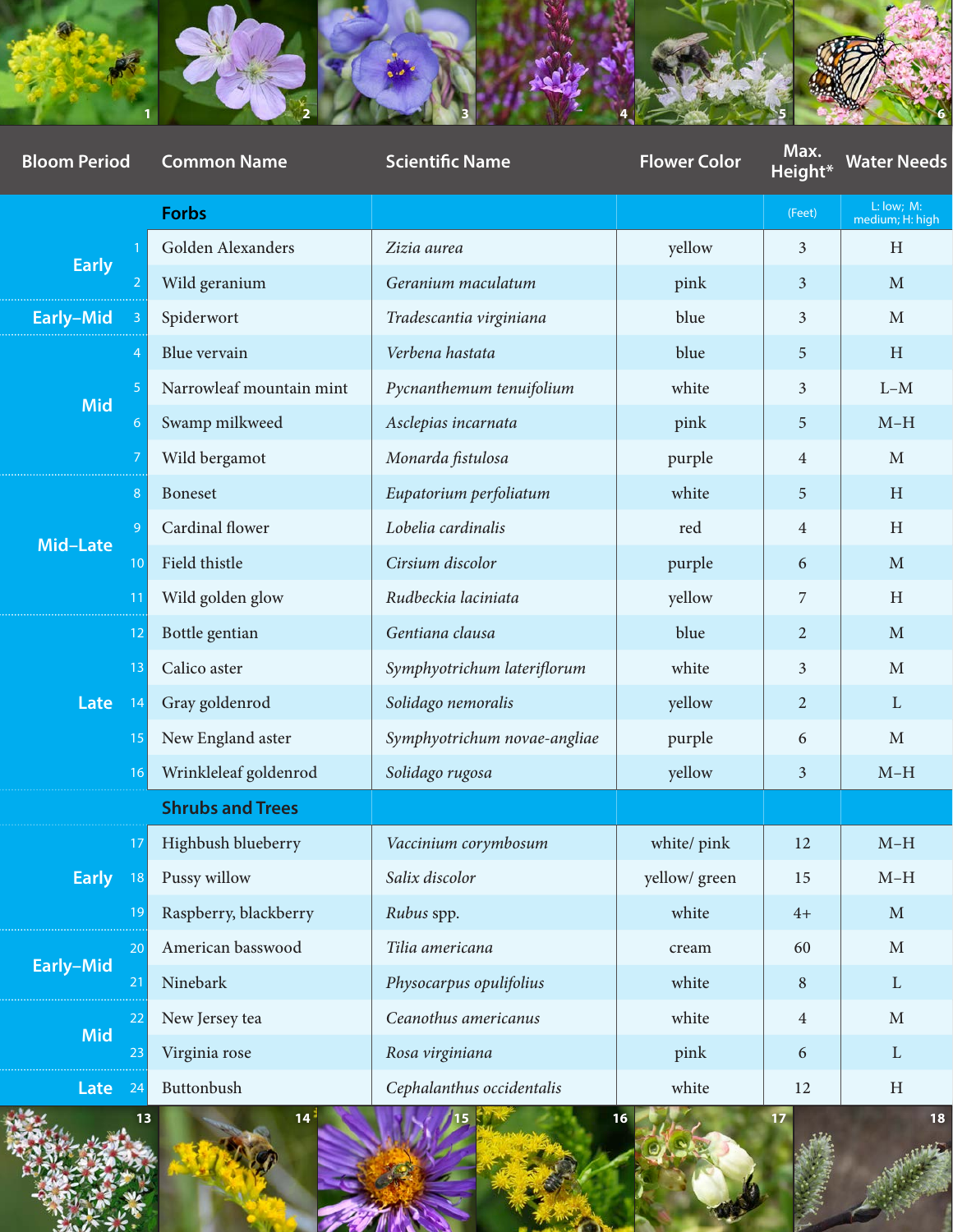**1 2 3 4 5 6 7 8 9 10 11 12**

**Height\* Water Needs Notes** *This list of pollinator plants for the Northeast Region was produced by the Xerces® Society. For more information about pollinator conservation, please visit www.xerces.org.*



#### All species are perennials, unless otherwise noted. \*Max. Height is an average, individual plants may vary.

Host plant for black swallowtail butterfly; shallow nectaries attract small beneficial wasps, bees, and flies Shade-tolerant; provides important spring food for mining, cuckoo, mason, sweat, bumble, and small carpenter bees The attractive flowers of this unique iris-relative are frequented by bumble bees and other pollinators; shade tolerant A preferred nectar plant for bees, butterflies, hover flies, and bee flies; choose *Verbena stricta* for drier soils This and related species have fragrant foliage and nectar-rich flowers; very popular with butterflies, beetles, and more Host plant for monarchs; lovely fragrance attracts insects of all kinds; at drier sites use common or butterfly milkweed 7 Wild bergamot *Monarda fistulosa* purple 4 M Hawk moths, hummingbirds, and long-tongued bumble bees (such as *Bombus pensylvanicus*) are common visitors Flat-topped clusters of fluffy, nectar-rich flowers attract many kinds of insects; tolerant of partial shade and wet soils Striking, scarlet-red tubular flowers attract hummingbirds and swallowtail butterflies Distinct from invasive, non-native thistles; an important plant for butterflies and bumble bees; grows as a perennial or biennial Long bloom period; shade-tolerant; visited by bumble bees and other pollinators; seeds provide food for birds This unique fall flower is almost exclusively pollinated by bumble bees, which pry the petals apart to climb inside The shallow nectaries attract more insect diversity than some larger-flowered aster species; tolerant of partial shade Excellent for poor soils where little else will grow; one of the latest blooming goldenrods; visited by many pollinators One of the latest fall-blooming plants; frequented by honey bees and pre-hibernation bumble bee queens

Goldenrods are frequented by beneficial solitary wasps, pollen-eating soldier beetles, bumble bees, and much more

Well-loved by humans and also provides food for mining bees, mason bees, and long-tongued bumble bees Silky gray catkins open into flowers that provide spring forage for bees; host plant for mourning cloak butterflies Hollow canes/ prunings make excellent nest sites for cavity-nesting bees; flowers are pollinated by many kinds of bees Also called "bee tree" for its abundance of very fragrant, nectar-rich flowers which are extremely attractive to bees Deciduous shrub with attractive foliage, peeling bark, and white flowers; loved by birds, bees, and butterflies A magnet for many species of flies, wasps, bees, and butterflies; slow growing and prone to deer browsing Foliage is used by leafcutter bees; flowers provide food for many pollinators; exceptional leaf coloration in the fall Host plant for numerous moths and butterflies; pincushion-like flowers are very attractive to butterflies and bees